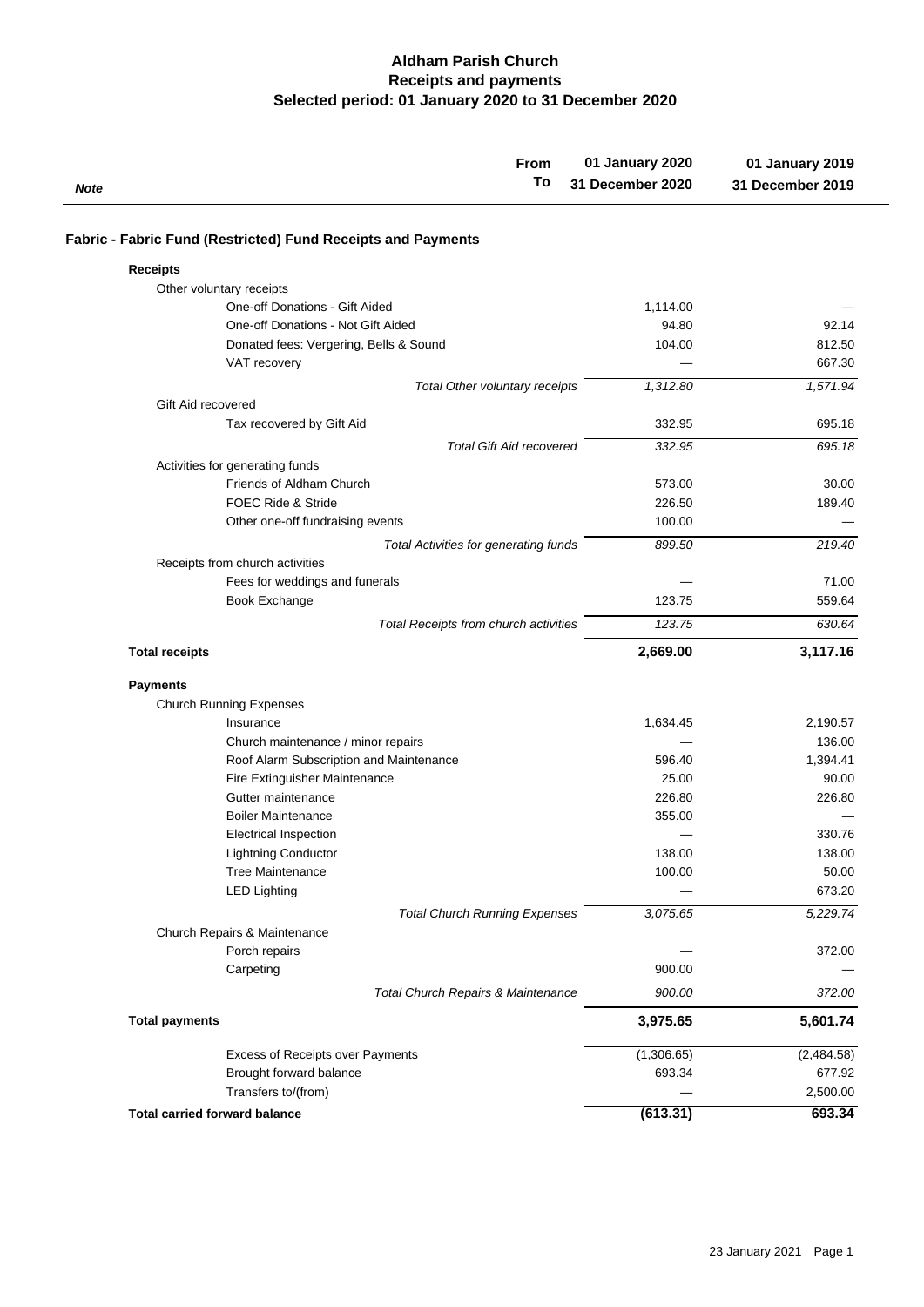| Note                                                                   | <b>From</b><br>To                            | 01 January 2020<br>31 December 2020 | 01 January 2019<br>31 December 2019 |
|------------------------------------------------------------------------|----------------------------------------------|-------------------------------------|-------------------------------------|
| Legacy - Tom Holme Legacy Fund (Designated) Fund Receipts and Payments |                                              |                                     |                                     |
| Brought forward balance                                                |                                              | 10,469.35                           | 10,469.35                           |
| <b>Total carried forward balance</b>                                   |                                              | 10,469.35                           | 10,469.35                           |
| General - General fund (Unrestricted) Fund Receipts and Payments       |                                              |                                     |                                     |
| <b>Receipts</b>                                                        |                                              |                                     |                                     |
| Planned giving                                                         |                                              |                                     |                                     |
| Planned Giving - Gift Aided                                            |                                              | 12,500.00                           | 11,850.00                           |
| Other tax efficient planned giving                                     |                                              | 3,876.00                            | 2,676.00                            |
| Planned giving - Not Gift Aided                                        |                                              | 450.00                              | 1,350.00                            |
| Envelopes - Not Gift Aided                                             |                                              | 260.00                              | 283.00                              |
|                                                                        | <b>Total Planned giving</b>                  | 17,086.00                           | 16, 159.00                          |
| Collections and other giving                                           |                                              |                                     |                                     |
| Collections at services                                                |                                              | 2,195.98                            | 3,531.07                            |
|                                                                        | Total Collections and other giving           | 2,195.98                            | 3,531.07                            |
| Other voluntary receipts                                               |                                              |                                     |                                     |
| One-off Donations - Gift Aided                                         |                                              | 45.00                               | 96.00                               |
| One-off Donations - Not Gift Aided                                     |                                              | 410.00                              | 525.00                              |
| Donated fees: Vergering, Bells & Sound                                 |                                              |                                     | 316.50                              |
| Donated organist fees                                                  |                                              | 84.00                               | 259.00                              |
| Gift Day                                                               |                                              | 4,545.00                            |                                     |
| Grants                                                                 |                                              |                                     | 30.00                               |
|                                                                        | Total Other voluntary receipts               | 5,084.00                            | 1,226.50                            |
| Gift Aid recovered                                                     |                                              |                                     |                                     |
| Tax recovered by Gift Aid                                              |                                              | 3,829.95                            | 4,252.00                            |
|                                                                        | <b>Total Gift Aid recovered</b>              | 3,829.95                            | 4,252.00                            |
| Receipts from church activities                                        |                                              |                                     |                                     |
| Fees for weddings and funerals                                         |                                              | 1,223.76                            | 1,955.00                            |
| Afternoon Tea Donations                                                |                                              | 136.09                              | 498.27                              |
| Rent for use of Church Building                                        |                                              |                                     | 20.00                               |
| Heating charges                                                        |                                              | 83.00                               | 237.00                              |
|                                                                        | <b>Total Receipts from church activities</b> | 1,442.85                            | 2,710.27                            |
|                                                                        |                                              |                                     |                                     |
| <b>Total receipts</b>                                                  |                                              | 29,638.78                           | 27,878.84                           |
| <b>Payments</b>                                                        |                                              |                                     |                                     |
| Missionary and Charitable Giving                                       |                                              |                                     |                                     |
| Giving to CYO                                                          |                                              | 705.00                              | 650.00                              |
| Giving to Tearfund                                                     |                                              | 250.00                              | 200.00                              |
| Giving to Nepal                                                        |                                              | 600.00                              | 600.00                              |
| Giving to Essex Clergy Charity                                         |                                              | 90.00                               | 85.00                               |
| Giving to FOEC                                                         |                                              | 60.00                               | 60.00                               |
| Giving to Bible Society                                                |                                              | 150.00                              | 133.00                              |
| Giving to CPAS                                                         |                                              | 90.00                               | 85.00                               |
| Giving to Colchester CAP Centre                                        |                                              | 225.00                              | 200.00                              |
| Giving to Colchester Foodbank                                          |                                              | 225.00                              | 200.00                              |
| Total Missionary and Charitable Giving                                 |                                              | 2,395.00                            | 2,213.00                            |
| Parish Share                                                           |                                              |                                     |                                     |
| Parish Share                                                           |                                              | 24,322.00                           | 23,715.00                           |
|                                                                        | <b>Total Parish Share</b>                    | 24,322.00                           | 23,715.00                           |
|                                                                        |                                              |                                     |                                     |